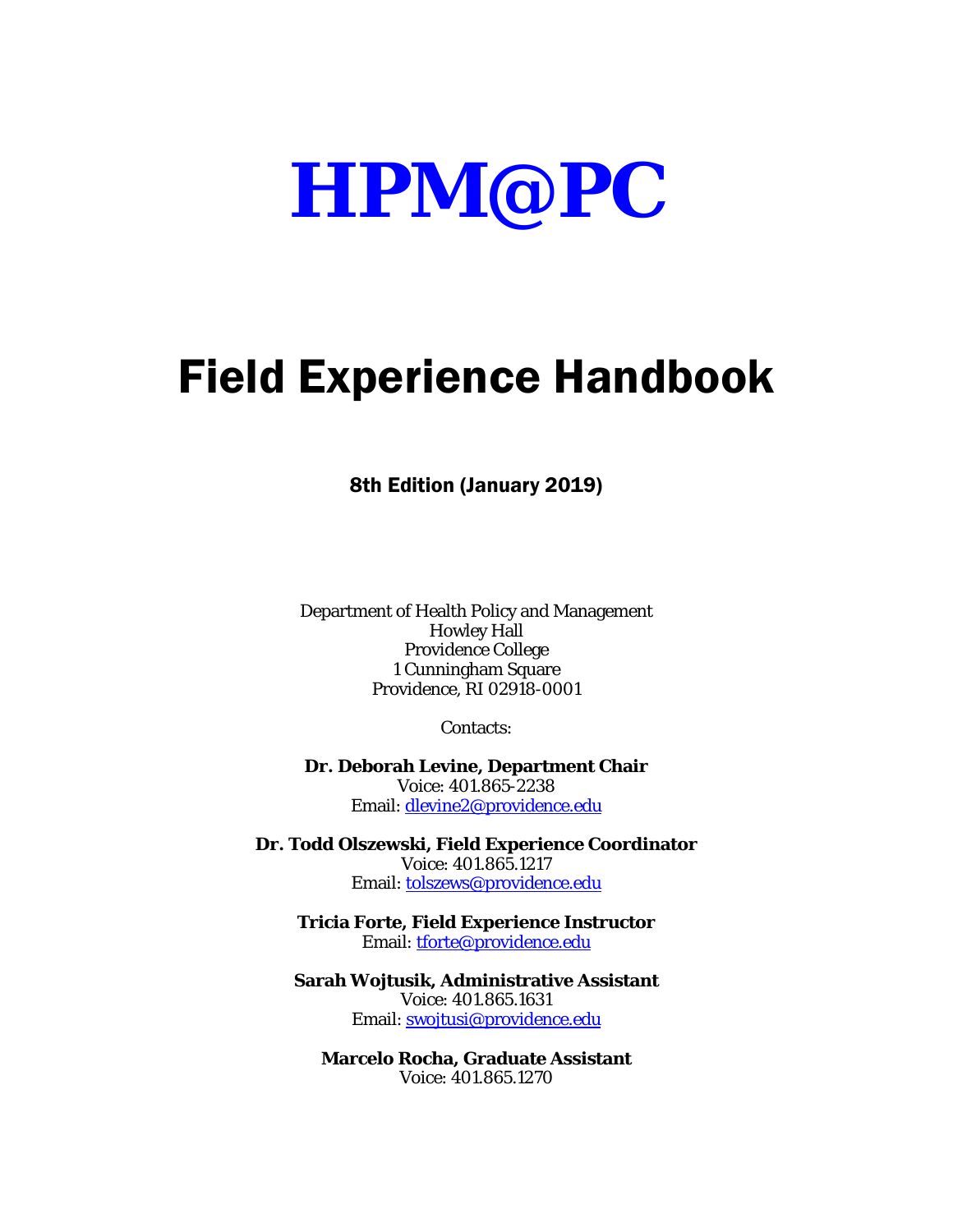## **Overview**

A supervised field experience, or internship, is one of the capstone requirements for earning a degree in Health Policy and Management (HPM) at Providence College. During their senior year, HPM majors learn to apply the conceptual models and theories learned in class to real world settings. The course is reserved for seniors, for we seek to place students who can immediately contribute to their placement organizations.

## The Field Experience Seminar

Each week, students in HPM 450 gather together to reflect on their placement experiences and consider significant trends, issues, and themes in the field they may encounter in their placements. Attendance at all seminar meetings is mandatory. Seminar participation will be a major component of the course grade, along with monthly journal submissions, several short reflective papers, weekly timesheet submissions, and formal evaluations by their field supervisor. The need to place field work in context is the principal reason why HPM students must complete their internships during the academic year, rather than completing hours over summer or intersession breaks. Seminar meetings foster the integration of practical experience and theoretical understanding and allow students to share common experiences and challenges.

Students may only enroll in HPM 450 once. Any student who fails to complete his/her field experience due to violations of academic integrity or who fails to follow the expectations for student behavior outlined in this Handbook will not be allowed to retake HPM 450. As interns, students represent not only themselves, but the HPM program and faculty, as well as Providence College. Unprofessional behavior during an internship will result in a failing grade in HPM 450 and removal from the major.

### Goals

Our capstone field seminar provides hands on, practical experiences that enable students to "test drive" a potential career. The field experience enables students to apply their critical reading and writing skills, disciplinary knowledge of health care institutions, health care management, health policy, and health law to concrete problems under the supervision of practicing professionals in the field. Field placement sites are encouraged to provide students with opportunities for shadowing to develop a clearer sense of their career goals and interests. Field education addresses several areas of learning, including:

- disciplinary knowledge (e.g., HIPAA, EMR, reimbursement, epidemiology, etc.), communication skills (oral and written, in real world settings such as presentations, sales, legislative research, patient record-keeping)
- health information technologies and productivity tools (e.g., Excel, Access, PowerPoint)
- critical thinking skills (problem-solving in real world setting)
- organizational skills and networking
- professional development (interviewing skills, resume development, presentation of self)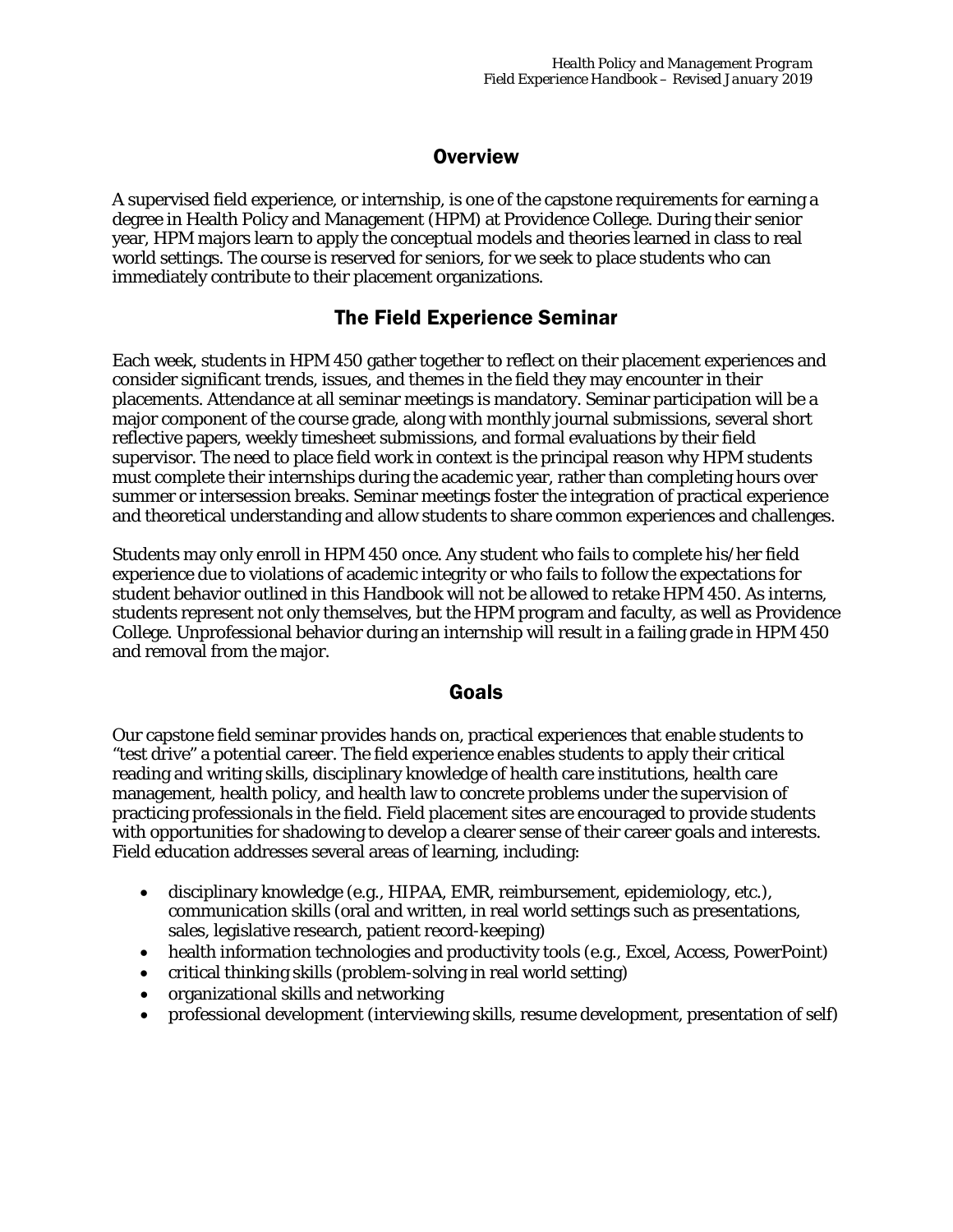# Non-Discrimination Policy

The Health Policy and Management Program affirms the right of every student, faculty member, and field supervisor to be free from discrimination and to be treated equally and as an individual without regard to race, color, creed, class, gender, sexual orientation, gender expression, religion, ethnic or national origin, immigration status, age, physical disabilities, status as a veteran, or political affiliation.

# Learning Objectives

The Health Policy and Management Program at Providence College expects that its capstone field seminar will provide engaged learning opportunities for students to:

- develop an understanding of how concepts introduced in our required and elective courses apply to the daily life of organizations in government and the health care industry;
- gain a clearer sense of their own personal and professional goals;
- learn to apply theoretical frameworks supported by empirical evidence to concrete problems and projects in their host organization;
- develop a deeper understanding of the American health care system;
- demonstrate an ability to organize and utilize data, and to think analytically;
- develop skills in working with a range of patients, providers, payers, and policymakers;
- act in accordance with ethical principles as a practicing health care professional (e.g., patient confidentiality, informed consent, privacy);
- improve oral and written professional communication skills;
- assume responsibility for their own professional learning and development;
- learn to utilize experience, peers, and colleagues to advance professional learning;
- learn about their own attitudes, values, motivations, and capacities as they relate to their future career in health care;
- demonstrate responsible professional work habits.

During the course of their field placement, interns are expected to:

- familiarize themselves with the mission, philosophy, cultures, norms, values, and organizational structure of their placement site;
- gain an understanding of their placement organization's larger economic/political environment;
- understand the organization's role within the health care industry and the larger community;
- function with increasing independence within their placement site over the course of their internship;
- collaborate with colleagues inside and outside their placement site to meet goals established by the site supervisor;
- develop project management skills;
- communicate professionally and effectively both verbally and in writing;
- develop competency with record keeping and documentation (e.g., EMR, billing);
- manage multiple demands and organize their work effectively;
- address ethical issues and dilemmas: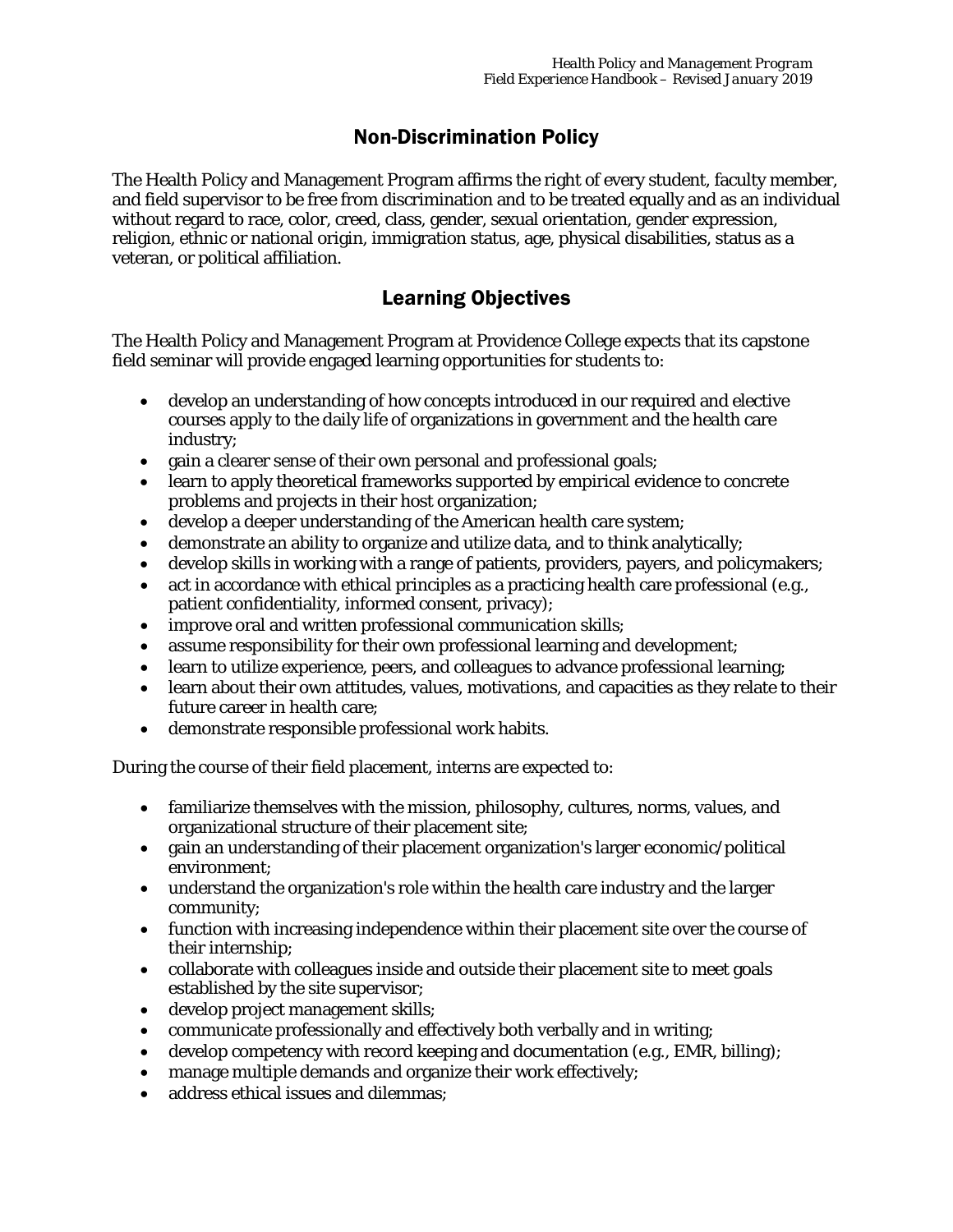- recognize when a situation is beyond their role or capacity, and learn to draw upon the resources and skills of others in the organization to solve problems;
- build a personal network of mentors and resources to advance their career in health care.

## Selection of Placement Sites

To provide the best possible professional learning opportunities for students, the HPM program at Providence College has developed affiliations with a wide range of placement sites, representing a variety of career paths within the health care field. The Program maintains ongoing relationships with a variety of settings in an effort to be able to meet the interests and needs of individual students. Established placement sites include inpatient hospital settings, outpatient clinical settings, government agencies and regulatory bodies, law firms, health insurers, public health advocacy groups, and policy research and advocacy organizations.

Affiliated placement sites must demonstrate a commitment to providing meaningful educational experiences for HPM students. The student's field supervisor must provide opportunities for interns to gain knowledge and apply their skills to concrete problems. The workload of the placement site's field supervisor must permit time for student supervision. It is expected that organizations will offer students an orientation to their services, policies, and procedures. Organizations should provide a range of learning experiences with attention to the educational value for the particular intern; in turn, students are expected to contribute to the needs of their host organization in a meaningful way.

Field supervisors must be willing to work with the HPM faculty in designing, developing, and monitoring students' practicum experiences and in evaluating students' professional growth and performance. Field supervisors must want to serve as mentors. The ability to supervise effectively and to stimulate students to think critically are essential qualities for field supervisors. Please note: all hours must be completed on site and under the direct supervision of a member of the placement organization; remote work/telecommuting is not permitted for field placements without the prior permission of the site supervisor, the HPM faculty member, and the HPM field experience coordinator.

In cases where a student seeks to develop a placement in a setting not already approved by the Program, the student will be responsible for providing information to the HPM field experience coordinator about how the setting meets the minimum criteria for approval. Many sites require a formal learning agreement that must be approved by College legal counsel, so new placement opportunities often take time to develop.

# Planning for the Field Placement

In the semester before they enroll in Field Experience, students must complete an online Field Experience interest survey distributed via email; this survey includes the student's goals and potential career interests that will be distributed to faculty teaching HPM 450. After reviewing the survey results, the Field Experience coordinator and other HPM faculty teaching HPM 450 will schedule preliminary advising meetings with students to discuss potential field placements. Students will have an opportunity to review descriptions of previous placements and feedback from previous students to help inform their choice of possible placement sites.

Students will be provided with contact information for several potential sites. With this in hand, students will contact potential field placement supervisors by email or phone, then schedule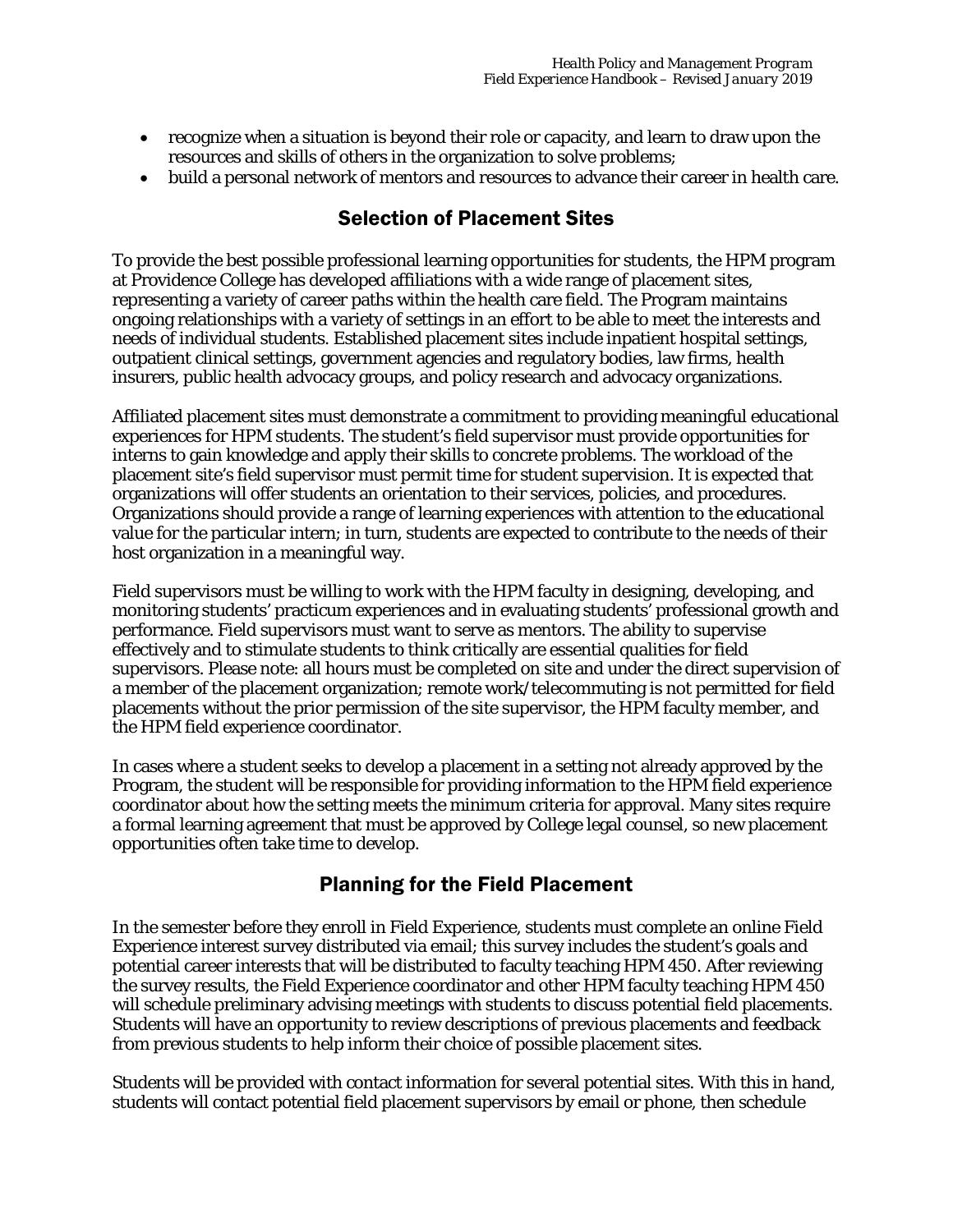either an in-person or telephone interview with prospective supervisors so that the organization and students can assess the "fit" for the placement.

The College bears final responsibility for affiliation decisions, so all students must complete and sign an internship learning agreement prior to the start of the third week of the semester in order to receive credit for the course.

#### Timeframe

Ideally, field experience placements will be arranged and confirmed by the end of the semester prior to the students' actual enrollment in HPM 450. In some cases, students may still be interviewing when the semester begins, but field placements must be finalized no later than the third week of the semester.

#### Personal transportation

Students are advised to have personal transportation available to them, as the program does not provide transportation to/from field placement sites. If students plan to use public transit to travel to placement throughout the state of Rhode Island and neighboring Massachusetts (including several opportunities at teaching hospitals in Boston), they will need to make arrangements to arrive on time for scheduled hours.

#### **Costs**

Students are responsible for the costs of transportation to and from their placement sites. In some instances parking at practicum sites is available, in other instances students will need to bear the costs of metered/private lot parking or commuter rail.

#### Compensation

Most HPM placement sites are unpaid, but at the discretion of the student's field supervisor, interns may be paid either a fixed stipend or an hourly rate by their host organization. In cases where interns are paid for their work, negotiation of salary will be the responsibility of the student and the field supervisor. Note: Students receiving federal work study funds may be eligible for community work study compensation for placements in eligible non-profit or governmental organizations.

## The Role of the HPM Field Experience Coordinator

The field experience curriculum is administered by a Field Experience Coordinator who is a fulltime member of the Providence College HPM faculty. The Coordinator is responsible for providing the educational and administrative services necessary to assure the quality and integrity of the educational process in the field experience phase of the curriculum.

The Field Experience Coordinator will:

- monitor student learning in all field placements;
- approve placement sites and field supervisors for affiliation with the HPM program in coordination with the College's Office of General Counsel and the program director;
- facilitate the selection of potential field placements by students each semester;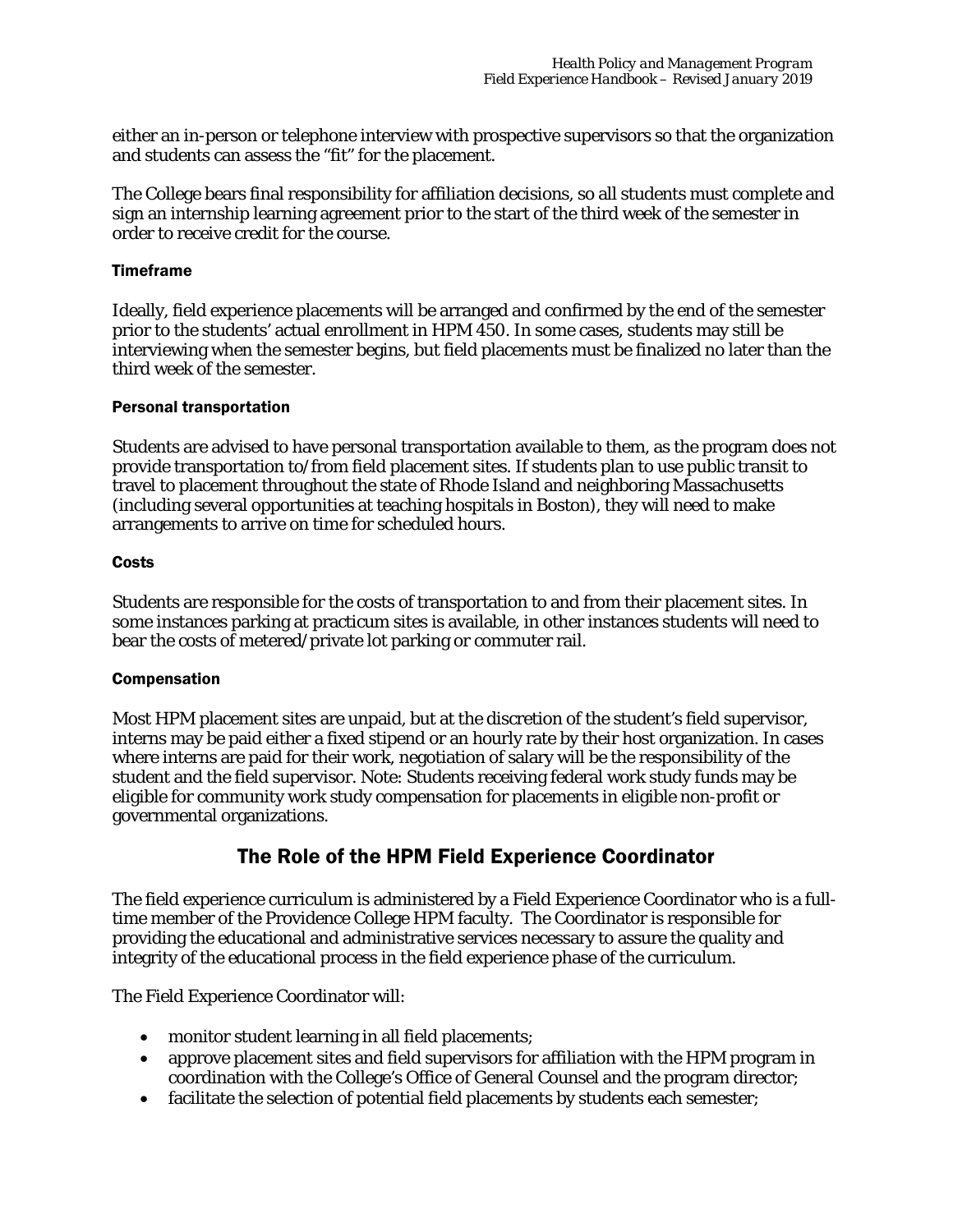- conduct orientation sessions for the interns in preparation for the field experience;
- match interns' learning needs with the appropriate organizations and supervisors;
- conduct end-of-semester evaluations for all interns, and report data related to program assessment and outcomes to the Program Director.
- consult with field supervisors and interns throughout the learning process;
- contact placement sites at least once each semester and make follow-up visits as indicated;
- coordinate the HPM internship fair;
- consult with field supervisors regarding problems that may arise related to the educational progress of their interns.

## The Role of the Field Supervisor

Field supervisors play a vital role in the educational and professional development of students in the HPM program. Field supervisors serve in a teaching capacity in relation to the interns in the field. They are responsible for planning, monitoring, and supervising interns' learning experiences in the field and are responsible for evaluating the students' professional growth and performance in the field.

Field supervisors plan and implement the interns' learning experiences collaboratively with HPM faculty and the student. Field supervisors can determine with interns and HPM faculty experiences and assignments that best address these goals. Field supervisors also serve as role models for the interns. As such, they exert tremendous influence on interns' perceptions of their organizations, and of the professional challenges and opportunities available in the field.

#### **Field supervisors will:**

- collaborate with the student to develop a formal plan for the student's placement. A detailed internship learning agreement must be approved by the third week of the semester;
- identify essential skills and other learning opportunities within the setting;
- conduct regularly scheduled supervision/mentoring conferences with the student;
- produce a written evaluation of the student's growth and performance at the midpoint and again at the end of each semester.

Upon arrival at their field placement site, it is expected that students will be involved in the work of the organization. Where possible, projects should be available for immediate assignment to interns. The placement site should include students in staff meetings and inservice training and should provide appropriate space and resources to carry out assigned responsibilities.

#### Supervision

Field supervisors must schedule regular times to meet with and mentor their intern. Such conferences represent an important part of the students' learning experience. Staff meetings can provide an opportunity for important learning; however, departmental or organizational staff meetings should not be substituted for regularly scheduled individual interaction between the student and his/her supervisor.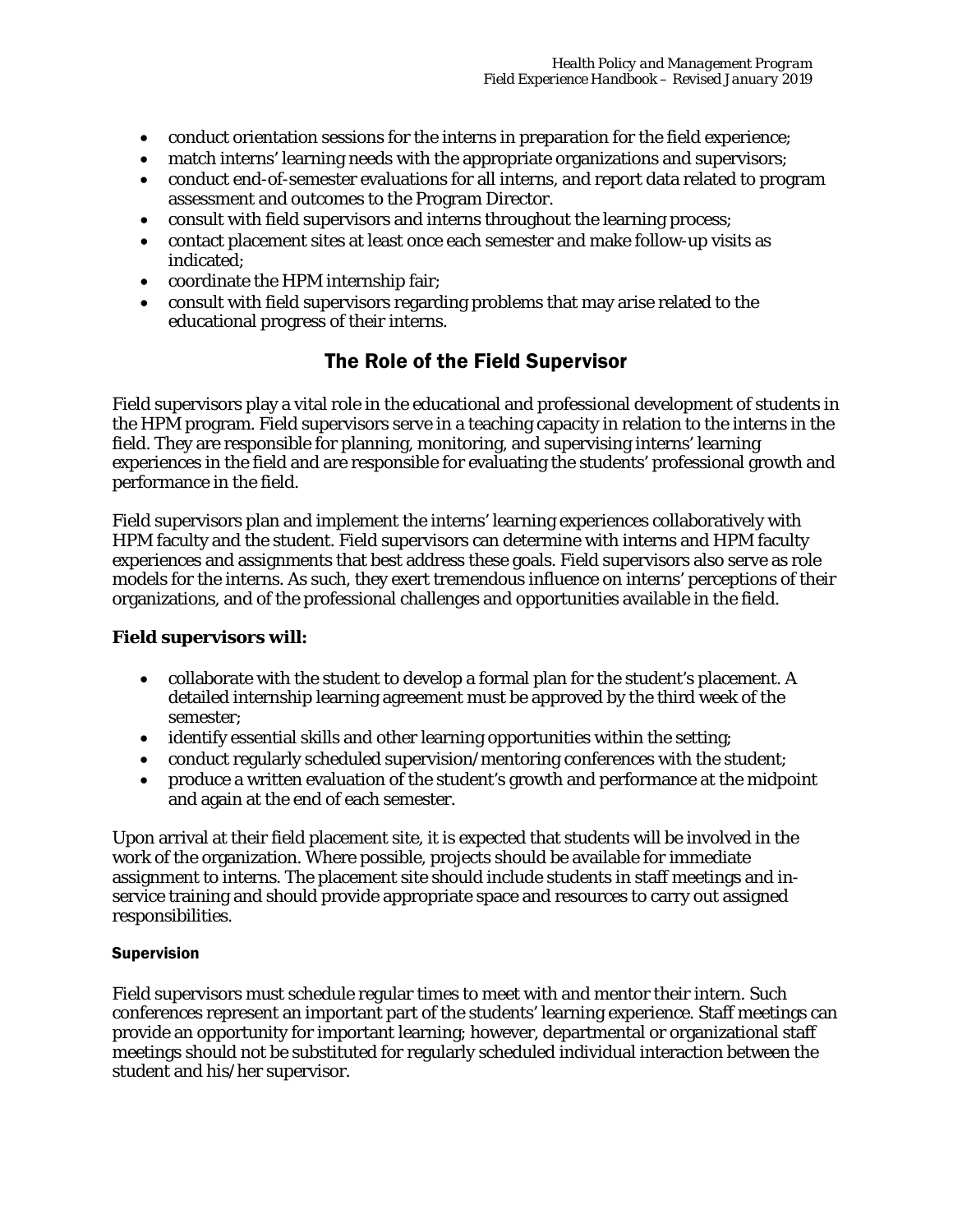Field supervisors are responsible, at the end of each semester, for submitting a written evaluation of their intern's progress on a form provided by the College; supervisors are strongly encouraged to discuss this evaluation with their intern's.

Field supervisors should contact the HPM Field Experience Coordinator as soon as possible with concerns about student lateness, missed hours, prolonged illness of either the field supervisor or student, or changes in the organizational structure and supervision for the intern in order that appropriate educational plans may be considered.

## Student Responsibilities

From the onset HPM interns are to conduct themselves in a professionally responsible manner. Students are expected to:

- demonstrate a positive regard for others in relationships with colleagues, clients, peers, and supervisors;
- protect the confidentiality of patient records and organizations' proprietary information and data;
- take initiative in learning;
- conduct themselves with honesty and integrity in their placement setting and in the classroom
- exercise responsible work habits by completing assigned tasks in a timely fashion, arriving on time for scheduled hours at their placement site, and notifying supervisors and faculty of unexpected absences.

The following expectations set the standards for students' participation in HPM 450:

- Interns are expected to establish a regular work schedule with their supervisors. Interns are expected to be punctual and to use the time within their organizations to work on organizational assignments. Any changes in work schedules must be made with the approval of their supervisor. In the case of illness or family emergencies, the student should contact the supervisor directly and also notify their HPM faculty member.
- As interns, students represent both Providence College and the professional organizations of which they are a part. Their manner and behavior should be courteous, composed, and professional at all times. If they are confronted with a situation in which they find it difficult to maintain their professional demeanor, they should seek out the assistance of their supervisor or another experienced staff member. Personal situations should be handled away from the work setting.
- Interns should treat all others associated with their organization with positive regard, both in their direct interactions with and in their interactions about patients and colleagues.
- Interns are responsible for defining their assignments and responsibilities within the organization, and must be prepared to ask any questions necessary to clarify responsibilities. Interns are expected to extend themselves to meet the responsibilities assigned to them.
- Reading that is relevant to the organization and the intern's responsibilities within the organization is a valid use of time. In addition to pre-scheduled and predictable assignments or responsibilities, it is helpful to have a manageable independent project that can be worked on as time permits.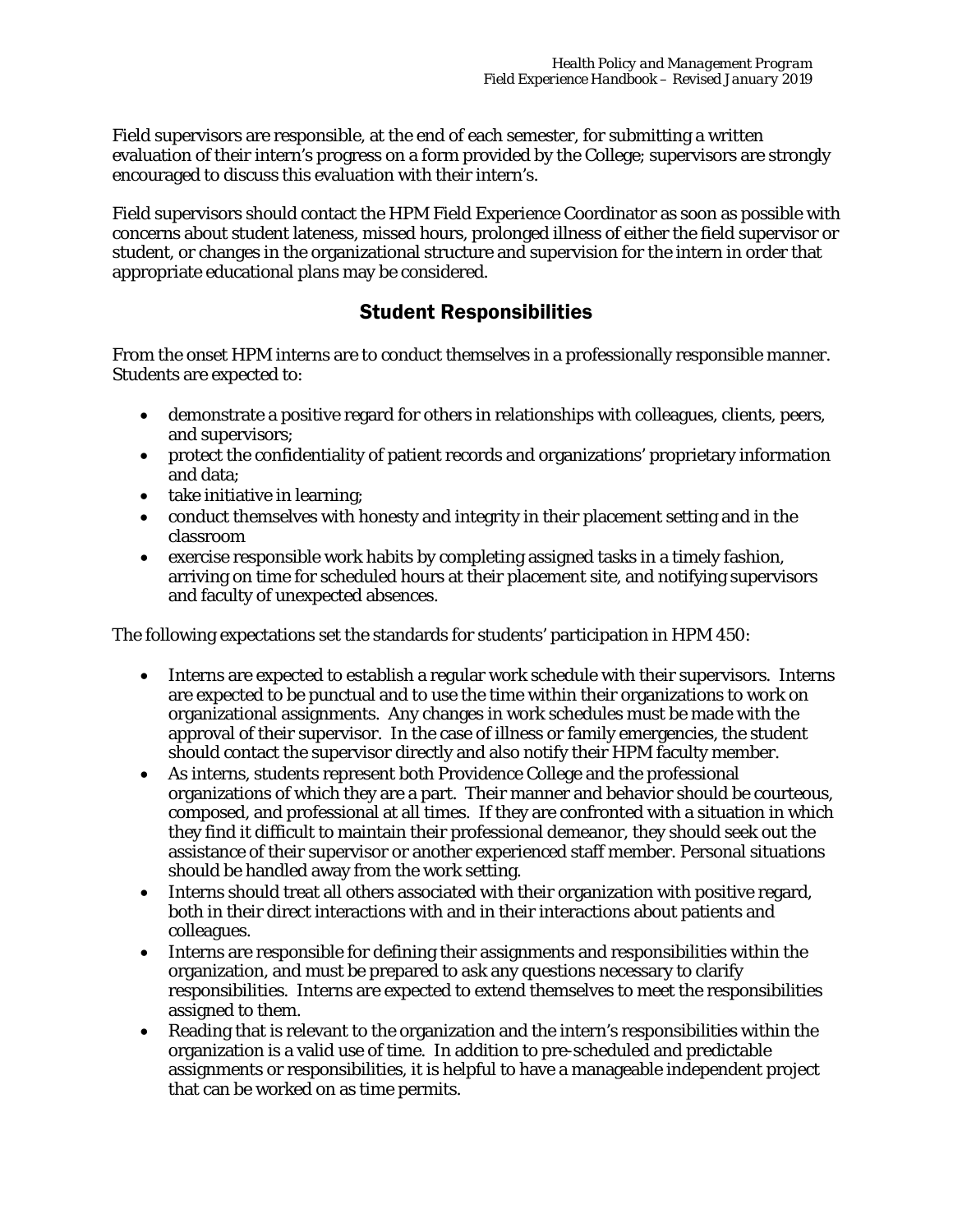- The quality of an intern's experience is shaped by the student's willingness to take initiative and be a "self-starter." Interns are expected to take active responsibility for their own learning. In many instances, interns will be asked to do things they have not done before. At the same time they will not be asked to do things that they are unqualified to address. They should ask questions and follow through on assignments.
- Interns are responsible for establishing a regular meeting time with their supervisor. This time should be used to review assignments, to discuss issues relevant to their experience and the organization, to monitor the student's professional development, and to reflect upon and learn from their work to date.
- Interns are expected to take the first step to bring to the attention of their supervisors any concerns or problems that interfere with their learning experience. If a concern persists, the intern should talk with their HPM faculty so that the situation can be resolved positively and in a timely fashion.
- Interns are expected to take the initiative to keep their HPM faculty informed about their experiences and progress. The HPM Field Experience Coordinator should be informed immediately of any situation that interferes with attendance or performance at the placement site.
- Interns observe College designated holidays. In the instance of a one day holiday that falls on a day a student is scheduled to be at the field placement site, arrangements should be made to change this time to another day of the week. Interns will be responsible for making supervisors aware of College designated holidays and for arranging coverage of their responsibilities during those times.
- Interns are expected to observe a professional dress code.
- Interns must arrive on time at their placement sites on scheduled days.
- Interns must submit a weekly time

# The Weekly Field Experience Seminar (HPM 450)

Attendance is required at weekly seminar meetings, so interns should not schedule assigned tasks/duties, or other obligations (e.g., job interviews) during the time they are registered for seminar. The field seminar is a group experience designed to enhance and support professional development. The seminar provides students with an opportunity to examine their professional goals, improve their presentation and written skills, and learn about challenges they will face as health professionals in a supportive environment. Students will also learn from one another's experiences in the field.

#### Journal

Students are expected to write a brief journal entry at the end of each day in their field experience site. Journaling gives one an opportunity to reflect on and process the experiences of the practicum. Journals will be submitted to their faculty member as part of the student's weekly timesheet submission. All timesheet entries will be posted to the College's secure, password-protected learning management system (Sakai).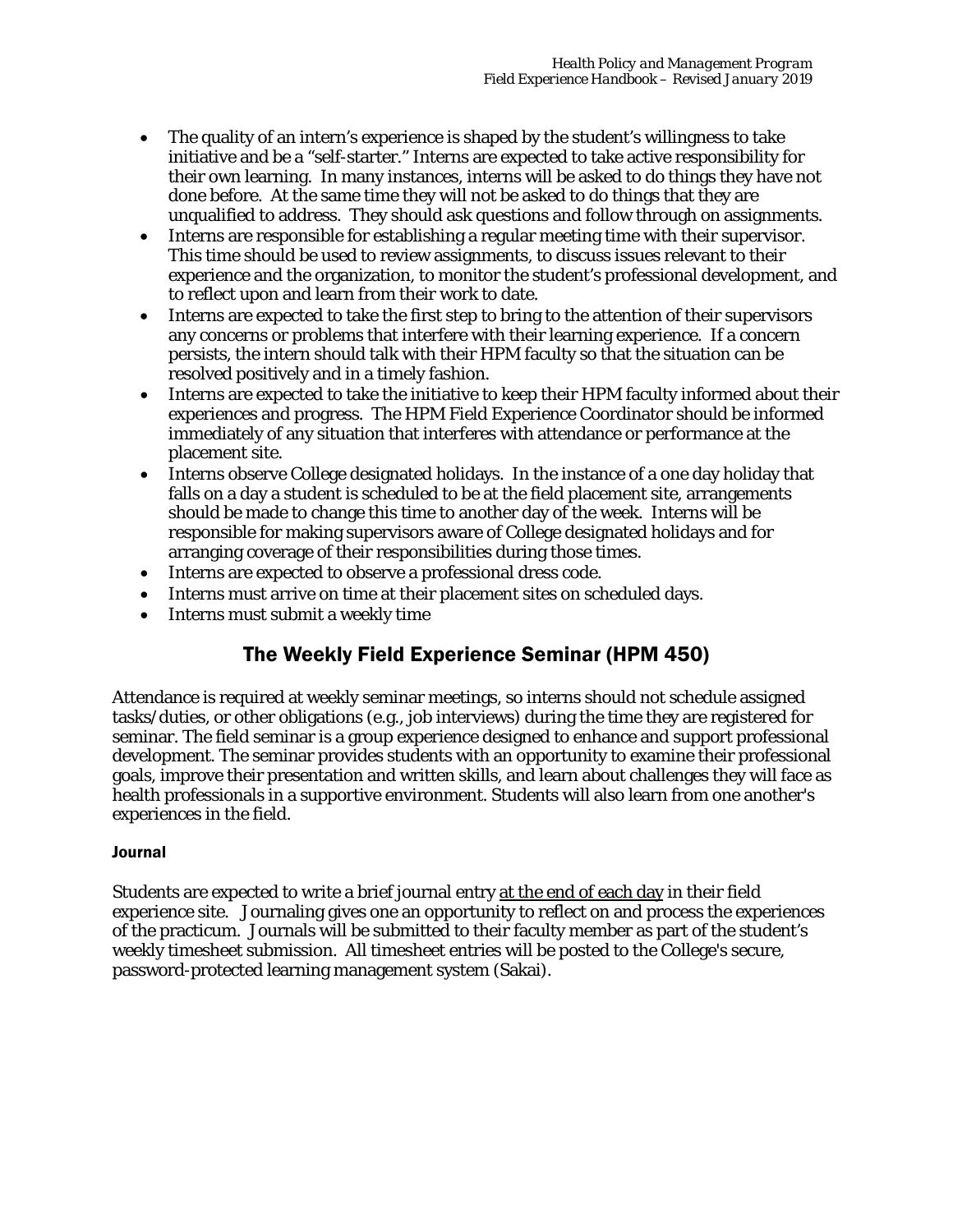#### HPM Internship Fair

Students will create a formal poster using Microsoft PowerPoint (20x30 inches) that describes the mission of their organization and their work as an intern. Students are required to attend the HPM internship fair to display and discuss their posters with students and faculty. This assignment provides students with an opportunity to apply practical computing skills and to capture the nature of their placement experience for future HPM students. Copies of student presentations will be available online for students to browse; selected presentations will be printed and displayed at future internship planning workshops.

#### Analysis Papers

Students will submit several critical analyses that apply course themes to their field experience placement setting throughout the semester. Specific prompts and guidelines will be included in the course syllabi distributed by HPM faculty at the beginning of each semester. All analysis papers will be posted to the College's secure, password-protected learning management system (Sakai).

#### Organizational Analysis

Students will prepare a 3000-3500 word organizational analysis that identifies the most pressing management or policy challenges facing their organization, assesses the organization's mission and purpose, and discusses how this will either help or hinder the organization to respond to the challenges identified above. Students will also examine how the organization's culture and leadership should respond to these challenges.

#### Professional Development

Students will participate in mock interviews, resume and cover letter workshops, and attend panels with area health professionals. In addition, students will prepare a comprehensive selfreflection as part of their course writing requirements in HPM 450.

#### Seminar Participation

Students will be expected to share their experiences at their placement sites with their classmates each week; faculty may ask students to present, summarize, or respond to assigned readings, either individually or in groups. Active participation is both expected and required.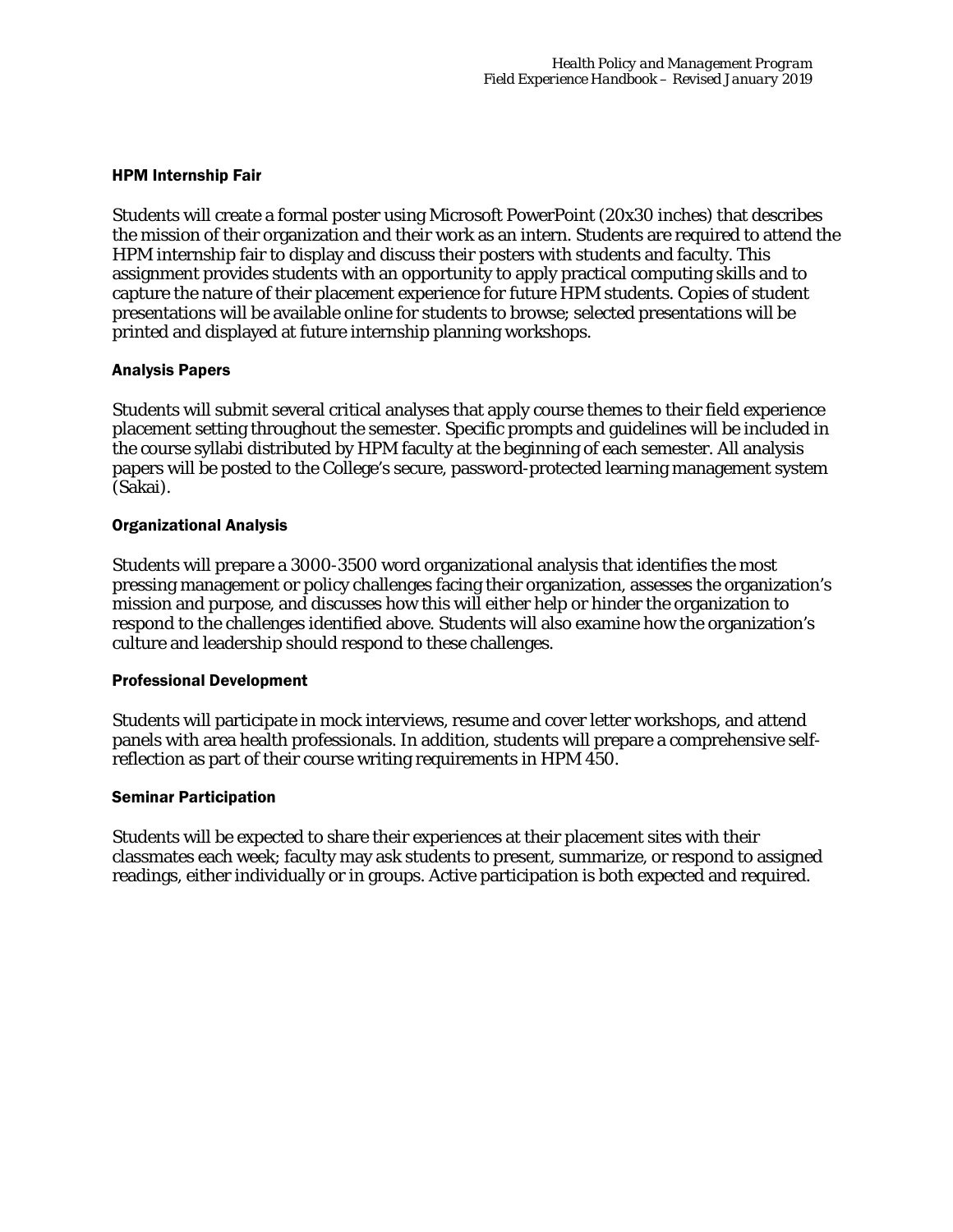## Sexual Harassment Policy

The College and the Health Policy and Management Program are committed to a policy that affords all members of the College community, including faculty members, field supervisors, students, and staff, the right to be free from discrimination in the form of sexual harassment. Sexual harassment is defined as unwelcome sexual advances or other verbal or physical conduct of a sexual nature that has the purpose or effect of creating an intimidating or offensive working or educational atmosphere. In the educational context, such actions are prohibited when they have impact on the educational process between students and academic and field faculty.

Any student who has a complaint or concern about sexual harassment should immediately bring the matter to the attention of their site supervisor, the HPM field experience coordinator, and their HPM faculty seminar leader. In cases where the student's concerns involve their direct site supervisor, the Human Resources office at the placement site should also be notified. The College will take appropriate corrective and preventive action should its investigation disclose the occurrence of sexual harassment.

# Personal Safety

The Program expects that supervisors will inform students of any relevant safety policies and protocols. At the beginning of the field experience, students should be made aware of practices that maximize personal safety during their internship. In the event of a student being injured, harmed, or threatened, the supervisor should contact the HPM faculty member immediately to insure that the necessary steps are taken after the incident.

# Dress Code

Dress is a key element of professional demeanor. Appearance matters! Interns are expected to dress as young professionals and with awareness that they are representing both Providence College and their field placement organization. Since confusion often exists in the workplace, both among full time employees and student interns, about what constitutes professional attire in an age of "business casual" dress, please use the following as a practical guide to "Dress for Success" in internship placements:

NO jeans, cargo pants, halter tops, t-shirts, exercise clothing, sweat shirts, hiking books, sneakers, or casual sandals are appropriate, regardless of how casually other staff dress. Shirts must meet the top of pants and cover the midriff throughout the full range of possible physical motions and postures. Belly rings and tongue rings should not be openly displayed.

Appropriate dress for women includes dress slacks or skirts, and a blouse, sweater set, or a t-top and sweater; for men, appropriate dress includes slacks, shirt, tie, and a sweater or sports jacket. Dress flats or heels are appropriate. Skirt lengths and necklines should be discreet.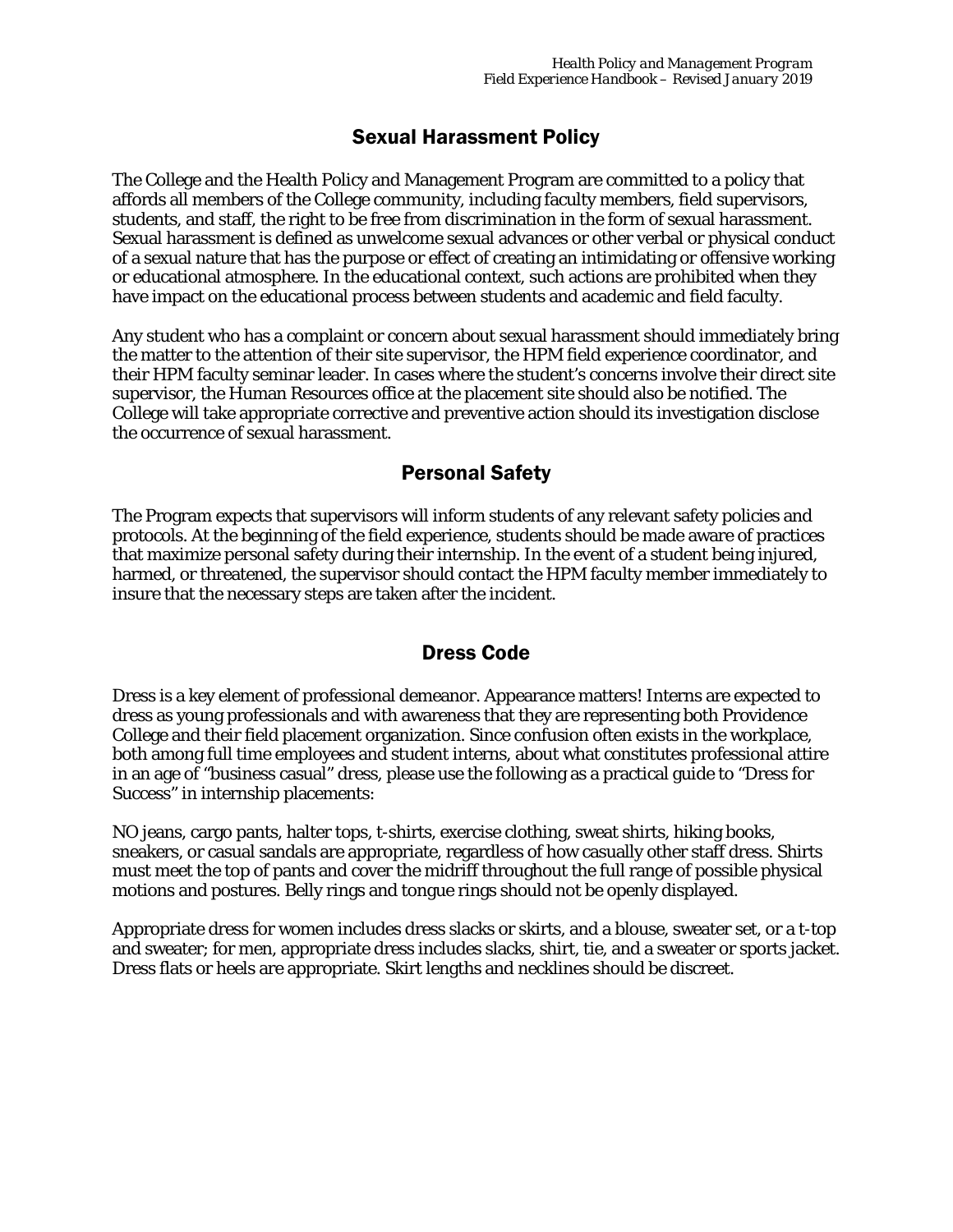# Internship Learning Agreement and Expectations

Students are expected to submit draft written learning agreements to HPM faculty by the second week of the semester. Final versions of this agreement should be submitted via the eFriars portal using instructions provided by the HPM faculty member. Completed forms must be completed by the end of the third week of the semester to earn course credit for HPM 450.

The field experience is framed by an educational contract (Learning Agreement) that gives definition and structure to the semester. The learning agreement specifies the relationship between the field supervisor and student and provides the means for planning and for evaluating active learning. The format for the Learning Agreement calls for a concise statement of:

- learning objectives and goals;
- the associated experiences and activities that will produce the desired learning;
- the nature of tasks/work for the student;
- a plan for supervision and mentoring.

The development of this contract is a shared responsibility of the field supervisor and student, with the student assuming the responsibility for the final statement. Once the intern and the supervisor have had a preliminary discussion about learning opportunities in the setting, the student should take the initiative to develop the first draft for the supervisor's feedback. Early seminar discussions will help to prepare students for this process.

#### **The Learning Agreement:**

- provides a mutually agreed upon framework and structure for the field experience;
- defines the substance and content of the learning that is to take place;
- provides a frame of reference against which progress can be measured and monitored;
- serves as a reminder to the intern, supervisor, and HPM faculty of the purposes and activities of the internship placement.
- provides the basis for evaluation of the student's learning experience and performance.

To be meaningful, the Learning Agreement requires agreement on learning objectives and activities early in the semester, thus providing usefulness for planning the learning experiences of the internship. It is not expected that the contract will or should define and account for all learning. As a contract, however, the Learning Agreement should represent the priorities and activities that will guide the student's learning during a particular semester.

#### Learning Objectives (What do you hope to learn?)

Learning objectives should be specific and manageable. Unexpected changes in your responsibilities (activities) are sometimes made after the contract has been formulated. Some flexibility is needed to allow for changes in learning objectives and activities. When changes are made, students should report these to their faculty as soon as possible.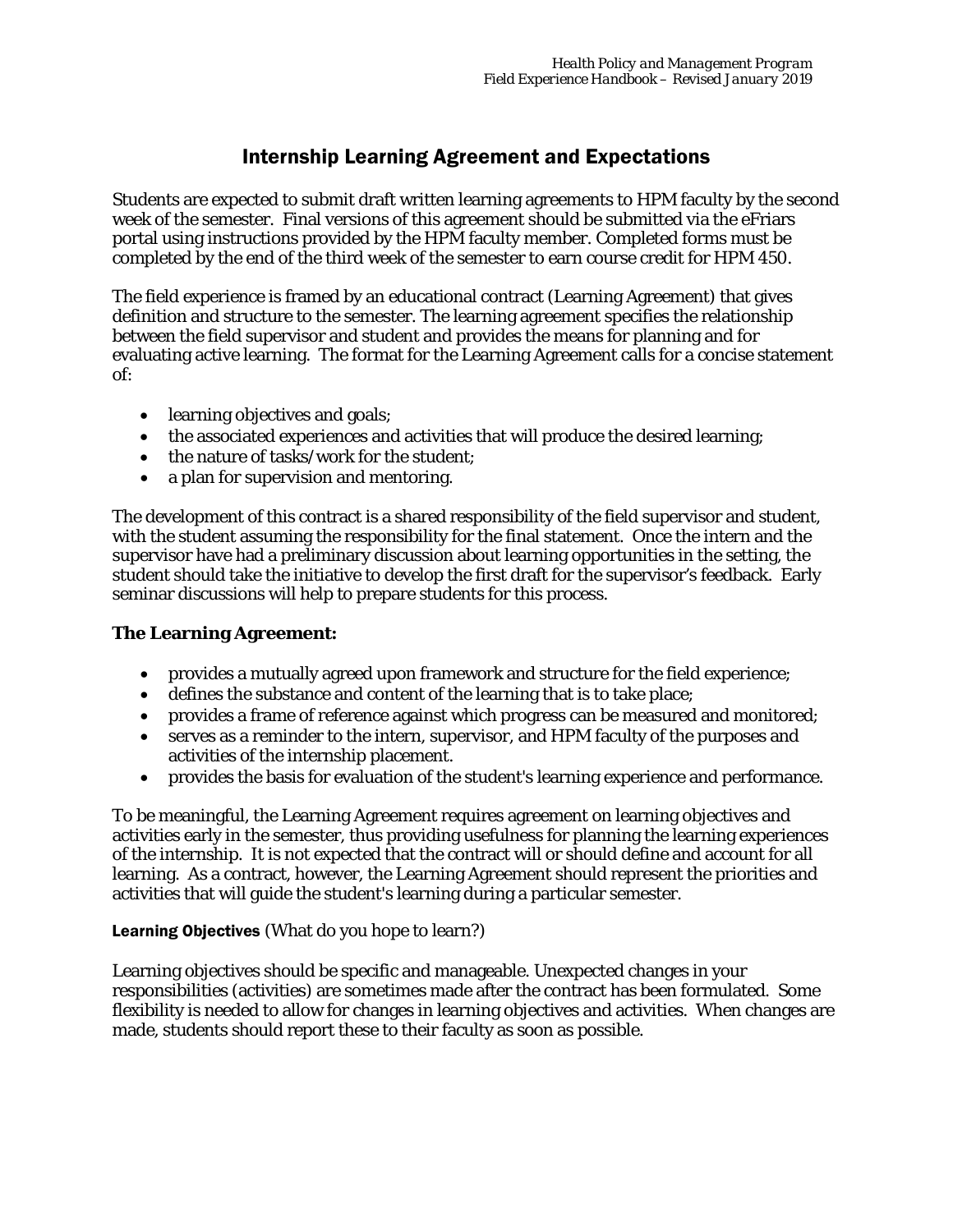#### Learning activities (How will you learn?)

The identified activities should be directly related to the learning objectives. There should be a clear and rational link between the activities and the focus and type of learning.

#### Supervision

What is the plan for supervision/mentoring? Who will supervise the intern? How frequently will supervisory sessions be scheduled?

#### **Signatures**

The digital signing of the learning agreement through Handshake is a contract by the intern, the HPM faculty member, and the supervisor that indicates agreement among all parties to the plan that it establishes.

#### Clock Hours Requirement

All students enrolled in HPM 450 are required to be in their field settings approximately 8-10 hours per week (120 hours). Supervisors must certify that students have completed their required number of hours prior to the end of the semester; students may, if necessary, fulfill their required hours during the final exam period at the end of the semester or during scheduled semester breaks/holidays by mutual agreement with their field supervisor and HPM faculty. Any misrepresentation of hours logged at the field placement site is considered to be a breach of academic integrity that will be reported to the Dean of the College. Any students who falsify timesheets will receive an automatic grade of F in HPM 450 and will not be eligible to retake the class in future semesters.

#### **Vacations**

Interns observe College holidays, providing interns have made appropriate arrangements for coverage of their professional responsibilities. Interns are responsible for notifying field supervisors of upcoming vacations in advance. In the instance that a student's scheduled placement falls on a one day holiday such as Veteran's Day, the intern must make up the hours at another time during the semester.

#### Absences

Field supervisors should be informed of all absences in advance. Colds or staying up late are not considered to be legitimate reasons for absence. If an intern is absent for two consecutive days or if a pattern of schedule changes, irregular attendance, or tardiness seems to be developing, the faculty member and the supervisor should be notified immediately.

#### Missed Time

Interns are expected to take initiative to make arrangements to make up all missed time. In cases where an intern has to make up more than 8 clock hours, the plan for making up the missed hours must be approved by the faculty member. Although the College has designated completion dates, interns are expected to remain in the field until all professional responsibilities have been met satisfactorily.